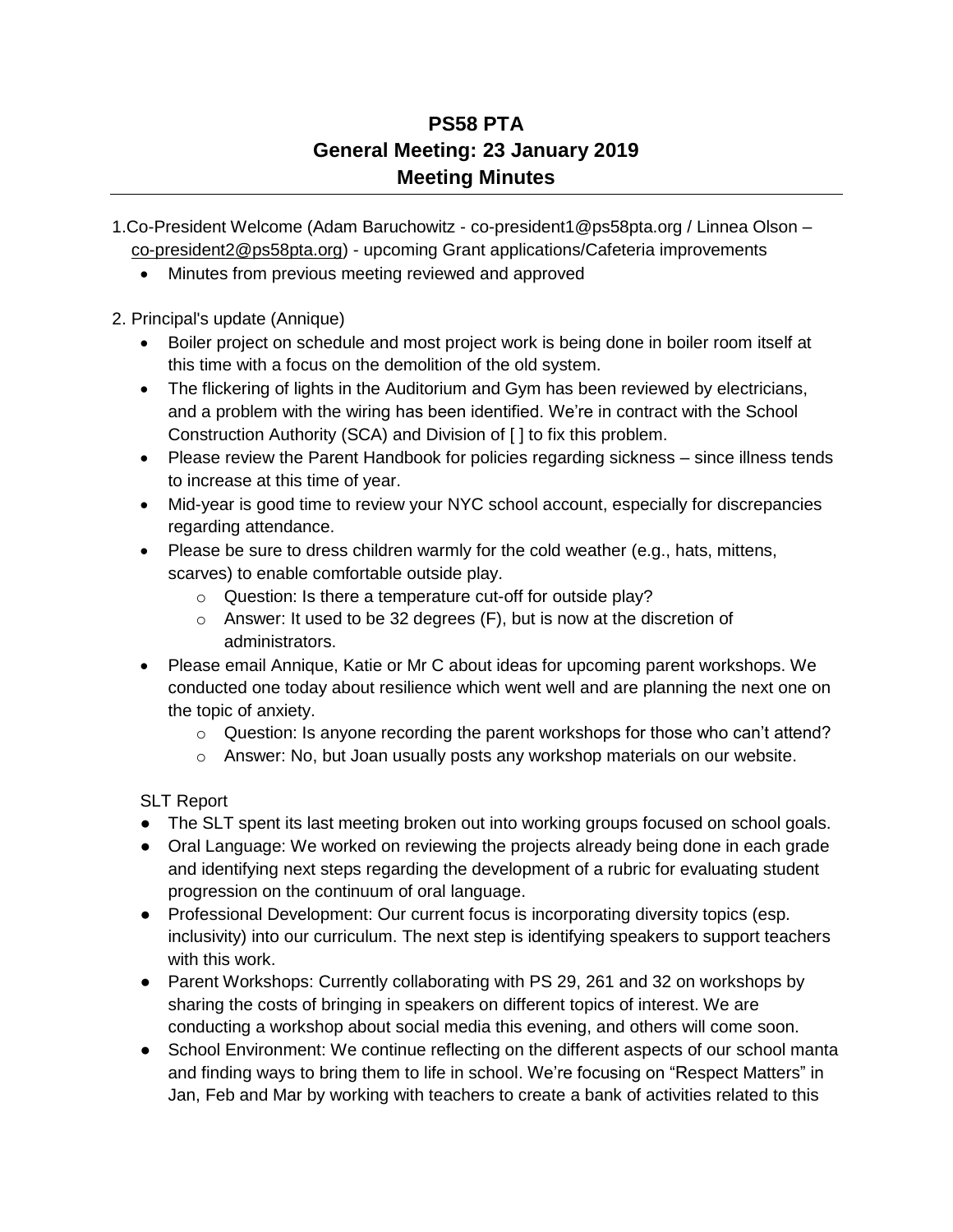upon which they can draw. Also, we have begun to include  $5<sup>th</sup>$  grade ambassadors in our school tours, answering questions and highlighting things happening at school. We would like to use these ambassadors in the future to work with younger students as well.

- Facilities: Jordan Kaye has been working on a participatory budget proposal for the renovation of our school yard. That process is currently still in its first round.
- [SLT Goal?]: Planning social media workshop and STEM presentation in Apr with a panel of parents and alumni (especially highlighting  $5<sup>th</sup>$  and  $9<sup>th</sup>$  grade)
- Diversity: Teachers are now hosting "Lunch Clubs" on a variety of topics in which students can participate voluntarily. We recently completed a first round, and students enjoyed them. The plan is for teacher volunteers to host 2<sup>nd</sup> through 5<sup>th</sup> grade students on their lunch hour and facilitate conversation about a topic of interest (e.g., middle school process for  $4<sup>th</sup>$  and  $5<sup>th</sup>$  grade students, mindfulness).
- DLP Committee: We are currently working on a language exchange by connecting families who would like to practice their French or English skills in order to support their kids at home. We're also working on ways to raise awareness about the availability of the Committee to support families and receive new ideas.
- Wellness: We are considering the expansion of Wellness Week to Wellness Month.
- Green Team: We are planning classroom visits by the Team to sustain efforts on recycling as well as pest control.
- Suggestion: Communicate to families the availability of lunch clubs.
- Response: We are trying to create a "safe space" for students to address topics which may be controversial at home, but are willing to consider making a general announcements.
- Question: Is there a pest issue?
- Answer: We have always had our fair share of mice and roaches. We have an exterminator who comes every two weeks. The situation has been better for the past month or two, and we want to keep it that way. Steam cleaning of classroom carpets has improved the situation.
- Question: Does the PTA pay for the exterminator?
- Answer: No, it is part of the Facilities budget.
- Question: What happened with the steam cleaning?
- Answer: We purchased a steam cleaner this Fall and cleaned all the classroom carpets over the Holiday Break. The plan is to clean twice per year – during the Holiday and Summer breaks. Teachers have been very happy and thankful.
- 3. Financial Report (Mo treasurer-offsite@ps58pta.org)
	- Financial activity for the past one month -- Sources of funds have increased \$32k (primarily from the Direct Appeal), and Uses have increased \$23k (mostly from Enrichment and Field Trips).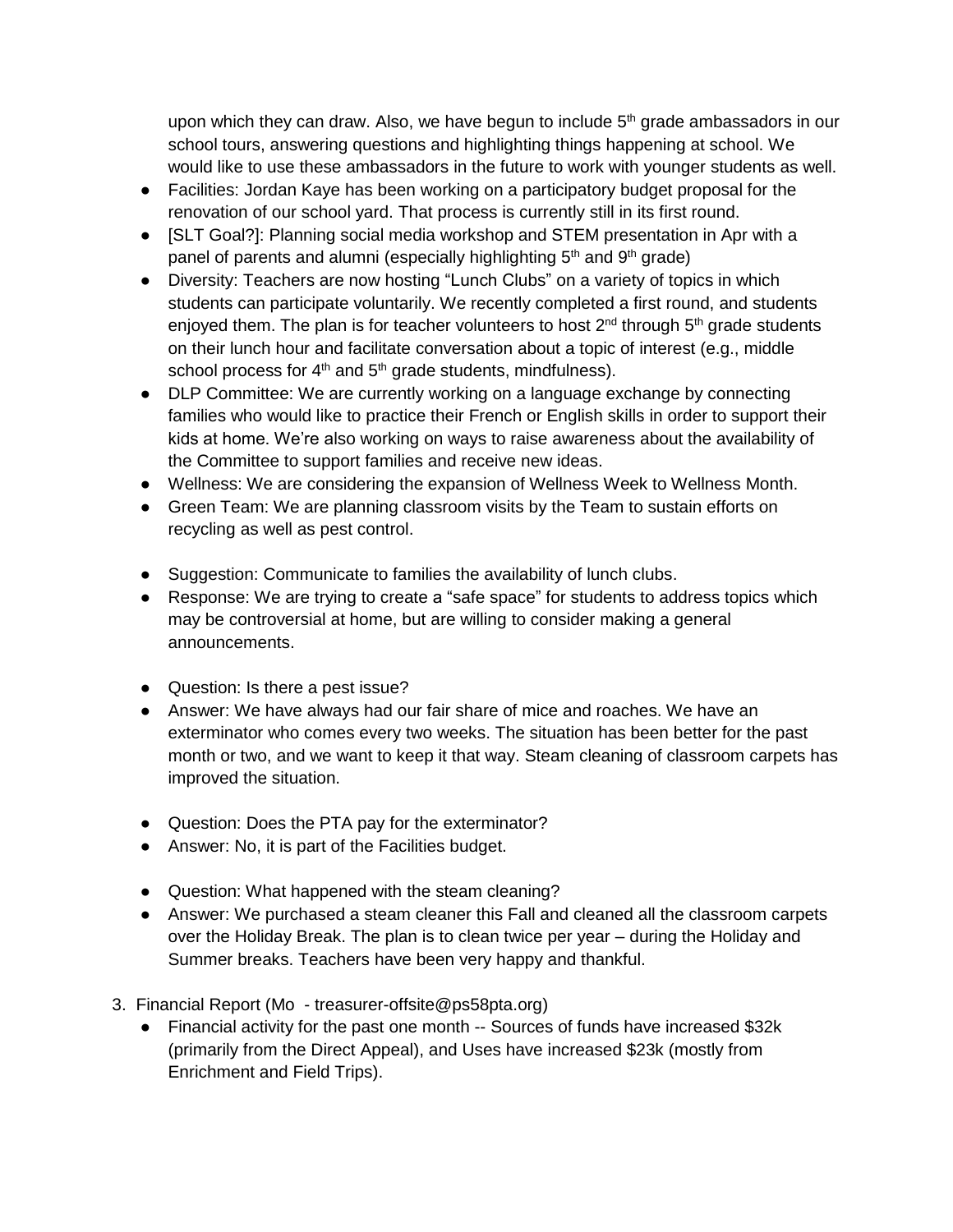- The Konstella Amazon link for 2% cash back on purchases has stopped working because the partnership between the two companies ended, but we can still earn cash back (0.5%) for the PTA by using the Amazon Smile program.
- We are currently conducting a mid-year budget check-in with line item owners to confirm how we're tracking to plan and anticipate any adjustments that we may need to make in response to changes that have occurred since approving the budget at the beginning of the school year.
- We're also currently analyzing our month-to-month cash flow to determine the amount of working capital we need to have on hand, in order to guide with greater precision our next round of budgeting.
- 4. Updates from Committee Chairs
	- Fundraising (Renee fundraising-coordinator@ps58pta.org)
		- Direct Appeal

We have raised about \$100k and need another \$70k to achieve our goal. Please reach out to your classes and encourage participation.

○ Auction Update (Nikki/Jess)

- Scheduled for Saturday, March 16.
	- Read-a-Thon (Amanda Pisino-Galante/Brett Blair)

Need to confirm a date for this event.

- Secretary Correspondence (Barbara secretary-correspondence@ps58pta.org)
	- Konstella teacher/staff tutorial January 28th
- Afterschool Report (Carolyn Pravda [cpravda@ps58pta.org\)](mailto:cpravda@ps58pta.org)
	- Feb 5th camp day

n/a

• Mini Grants (Shelley Stein/ Negar Treister - minigrants58@gmail.com)

We are currently considering ways to make the grant process easier and working to determine how grants are typically used.

The new Amazon line of credit will facilitate the Mini Grant process for teachers by eliminating their personal float between purchase and reimbursement.

Also, we are working to involve the Administration in awarding Curriculum grants to ensure alignment with school-wide priorities.

- Arts and Culture (Michele Pravda/Cathy Diana artsculture@ps58pta.org)
	- International Food Festival

We are planning many innovations for this year, including the organization of tables by continent, location in the Gym and a baking contest for kids.

- Operations (Amarah Sedreddine [vp-operations2@ps58pta.org](mailto:vp-operations2@ps58pta.org) /Carly Strelzik vpoperations@ps58pta.org)
	- Supply subcommittee
	- Website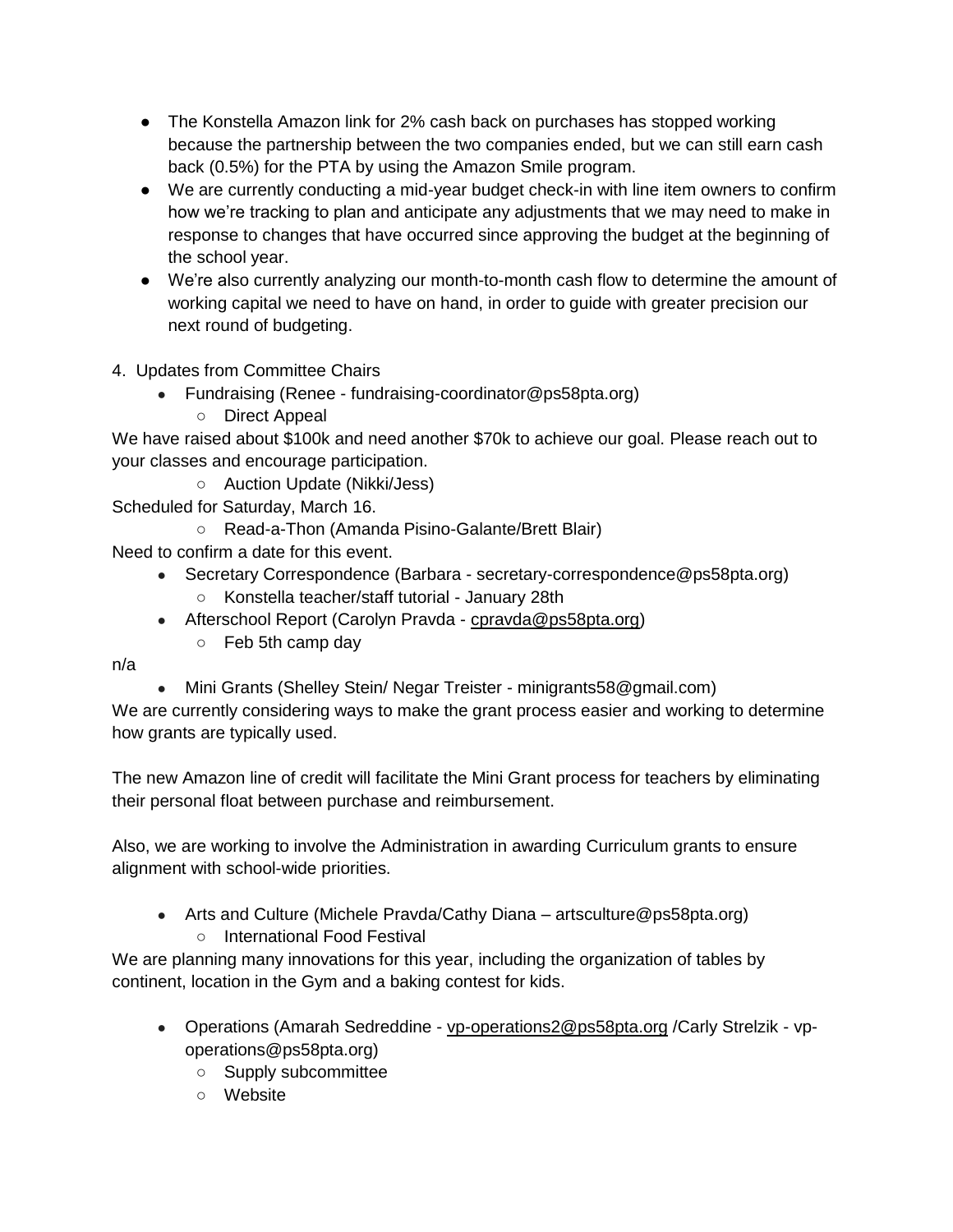We are undertaking an initiative to streamline PTA operations, improve institutional knowledge in the face of annual officer turnover, and systematize the utilization of resources by teachers. We welcome volunteers to join this effort.

One dimension of this initiative that is currently being prioritized is the Supply Subcommittee, which includes in its scope everything that a teacher uses over the course of the year. We are trying to understand teacher needs, ensure that the resources we provide meet those needs, and ensure that we're utilizing these resources as efficiently as possible. We are currently implementing an initiative to make purchasing easier and less expensive by using an Amazon business account. Training will be conducted next week to introduce this innovation to the teachers and begin developing the supporting processes. We welcome volunteers with systems/process design background to help. The next step is establishing a process to ensure good governance with clear attributability to approved budget line items.

Another dimension that is being prioritized is the PTA section of the PS58 Website. We are aiming to complete the development of this section, which was never completed when the new site launched last year. We are also considering more formal support going forward through a dedicated web designer. We welcome volunteers with web development background to help.

- Community Events (Whitney Rallo/Anik Levy vp-community@ps58pta.org)
	- Parents Night Out/Family Bingo

We are currently working to organize a Family Bingo event which includes a pasta lunch on a Sun at 12-2pm in the cafeteria. We are looking for volunteers to provide pasta dishes. The next step is to schedule and permit the event. We are considering Sun, Mar 24 (one week after the Auction) and planning to sell tickets to cover the cost of the event.

We have been considering a Parent Night Out and aiming now for end of April.

- 5. Wellness Council update (Becky Morrison)
	- Becky is our new Council leader, taking the place of our previous leader who recently left the school.
	- We are considering the expansion of Wellness Week to Wellness Month, expanding the way in which we leverage local vendors to offer healthy food give-aways at drop-off, garden-to-café program tastings at lunch, and healthy activities during gym classes and after school. We are also considering ways to expand lunch-time programming as well as offering some evening programs for parents (e.g., wellness topics of interest – perhaps in partnership with other local schools).
	- We are beginning to make connections with other schools to (e.g., PS 261) which are interested in improving school lunch options.
	- Talks were conducted last year for  $5<sup>th</sup>$  grade on body topics (e.g., puberty) which were well received. We have an interest in continuing this and expanding it to other grades.
	- DoE Water Jets Program: There is a program to install water dispensers in cafeterias for chilled, oxygenated tap water. One has already been ordered by our District Manager, and we're currently waiting for approvals to be processed. This raises the question about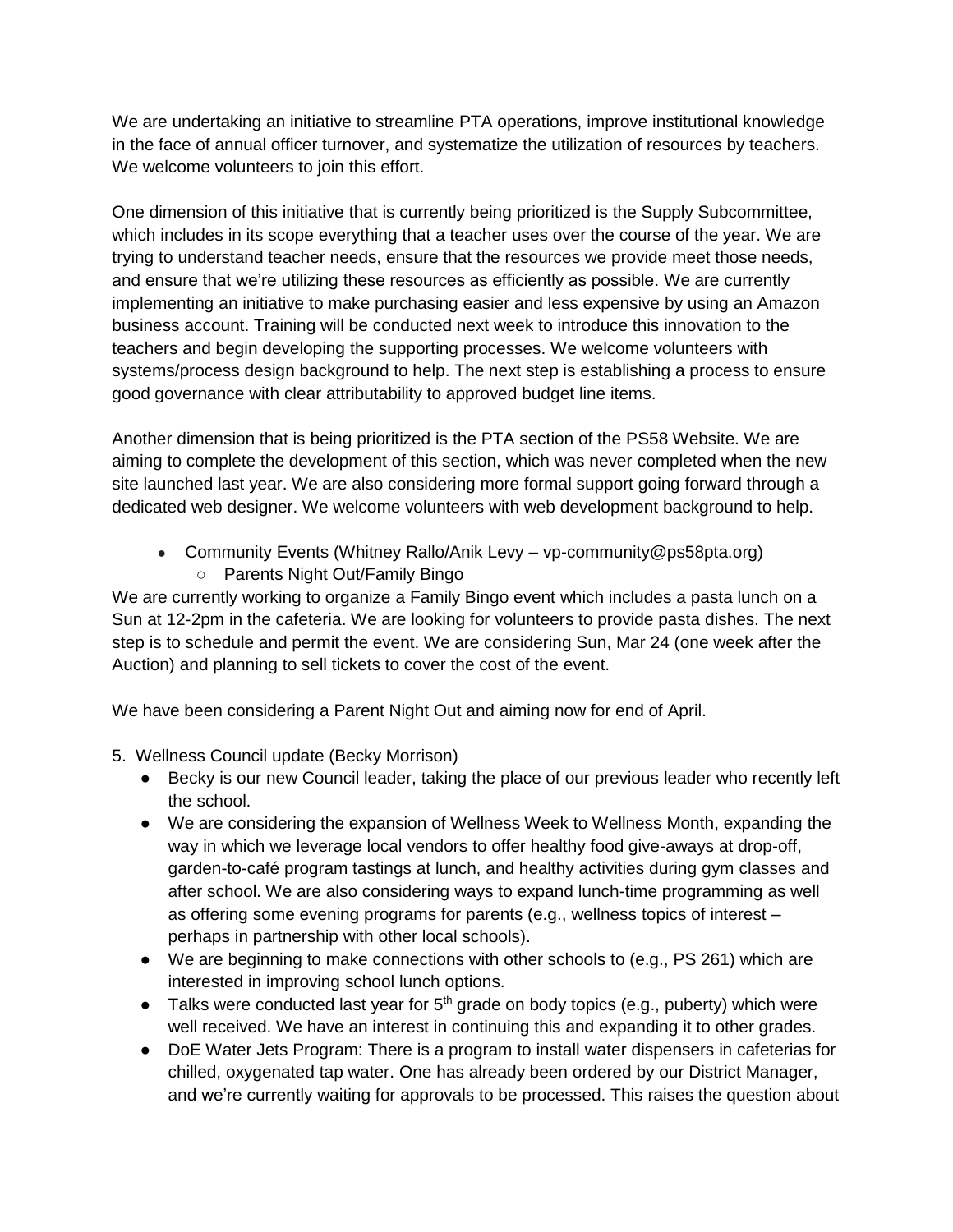the status of other water sources throughout the building. We learned that there is a program to install water filters throughout the school which we're exploring.

● We need to volunteers to join and support the Committee.

## 6. Open Mic

- A proposal has been submitted to install acoustic panels and a new speaker system in the cafeteria in order to lower noise levels and improve experience. The school has agreed to provide the labor for installation – the proposal budget covers only materials.
- Also, one of our parents (Pablo) did some work in the Auditorium on a voluntary basis since our last meeting to address the sound system. We reviewed in greater detail what's in place, removed gear that was not functioning properly, streamlined and connected the gear that was functioning properly and added some new monitor speakers – all of which has made a significant improvement. We still have work to do. For example, we recommend installing a piece of equipment which costs \$400 to protect the equipment we have (e.g., control feedback and power surges). Pablo has offered to provide sound engineering support on a voluntary, *ad hoc* basis for upcoming events.
	- $\circ$  Suggestion: Friday night activity with local artists, which might be an interesting alternative to CineBistro, to raise money for the proposed acoustic improvements.
	- Question: What are the next steps on the proposal?
	- Answer: We need to figure out from where the additional funds will come since they are not part of our budget.
	- Answer: We have either to approve an adjustment to our current budget and increase our deficit for the year or approve a new fundraising effort to raise the money. Any budget adjustment under \$10k requires one meeting to review and approve, while any adjustment over \$10k requires two meetings.
	- Question: Is there an expiration to the pricing in the proposal?
	- Answer: No, the pricing should remain stable. So, we have some time to figure out the funding.
	- Suggestion: Organize a dedicated event to raise the money for this initiative. Pablo has offered to connect us with a local band that would be happy to help.
	- Question: Are there limitations in terms of when we can conduct an event?
	- Answer: Any activity needs to be permitted and coordinated with others who use the school, as well as the construction team working on the boiler project.
	- Question: Could funding for these improvements come from the Afterschool program since that students who participate in that program would benefit so much from them?
	- Answer: This is a good idea that we will explore with Carolyn.